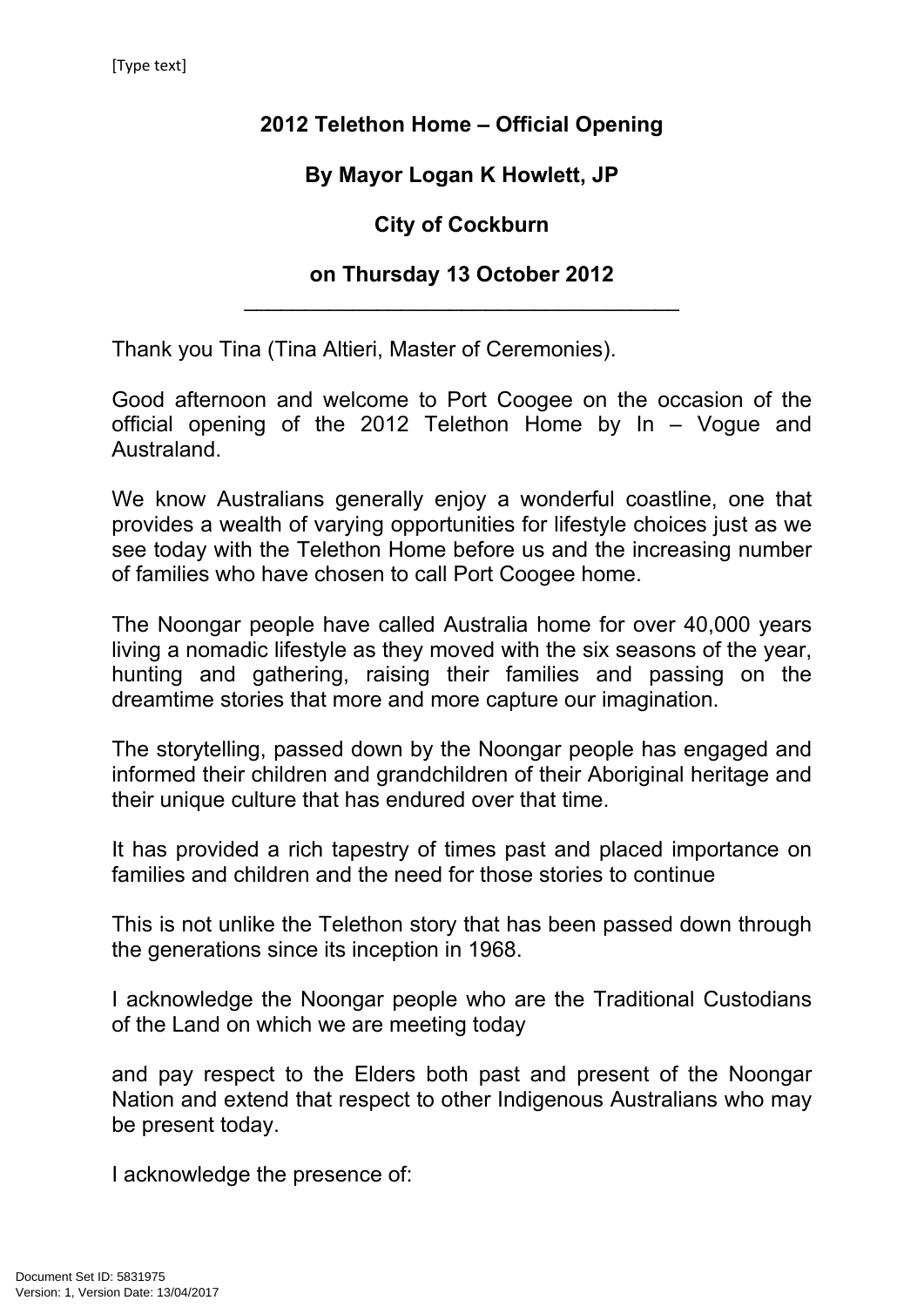- Mr Tony Perrin, General Manager Australand and other employees of Australand;
- Mr Julian Walter JWH Group;

# **Members of the Channel 7 Telethon Trust**

- The Honourable Richard Court AC;
- The Honourable Kay Hallahan AO, JP;
- Mr Nick Stagg;
- Mrs Donna Stagg;
- Mr Tony Vallelonga JP; and
- Mrs Mary Vallengola.

#### **Representatives from Channel 7**

- Mr Steve Mummery, General Manager of Telethon; and
- Mr Mario D'Orazio, Managing Director.
- Mr Peter Bryant, representing Seven West Media

### **Representatives from the City of Cockburn**

- Councillor Kevin Allen, Deputy Mayor and his wife Debra;
- Councillor Tony Romano;
- Councillor Carol Reeve-Fowkes;
- Mr Stephen Cain, Chief Executive Officer City of Cockburn; and
- Mrs Samantha Seymour-Eyles, Manager Corporate Communications;
- Tina Roberts, Marketing Co-ordinator/Client Service Manager, Residential Building WA;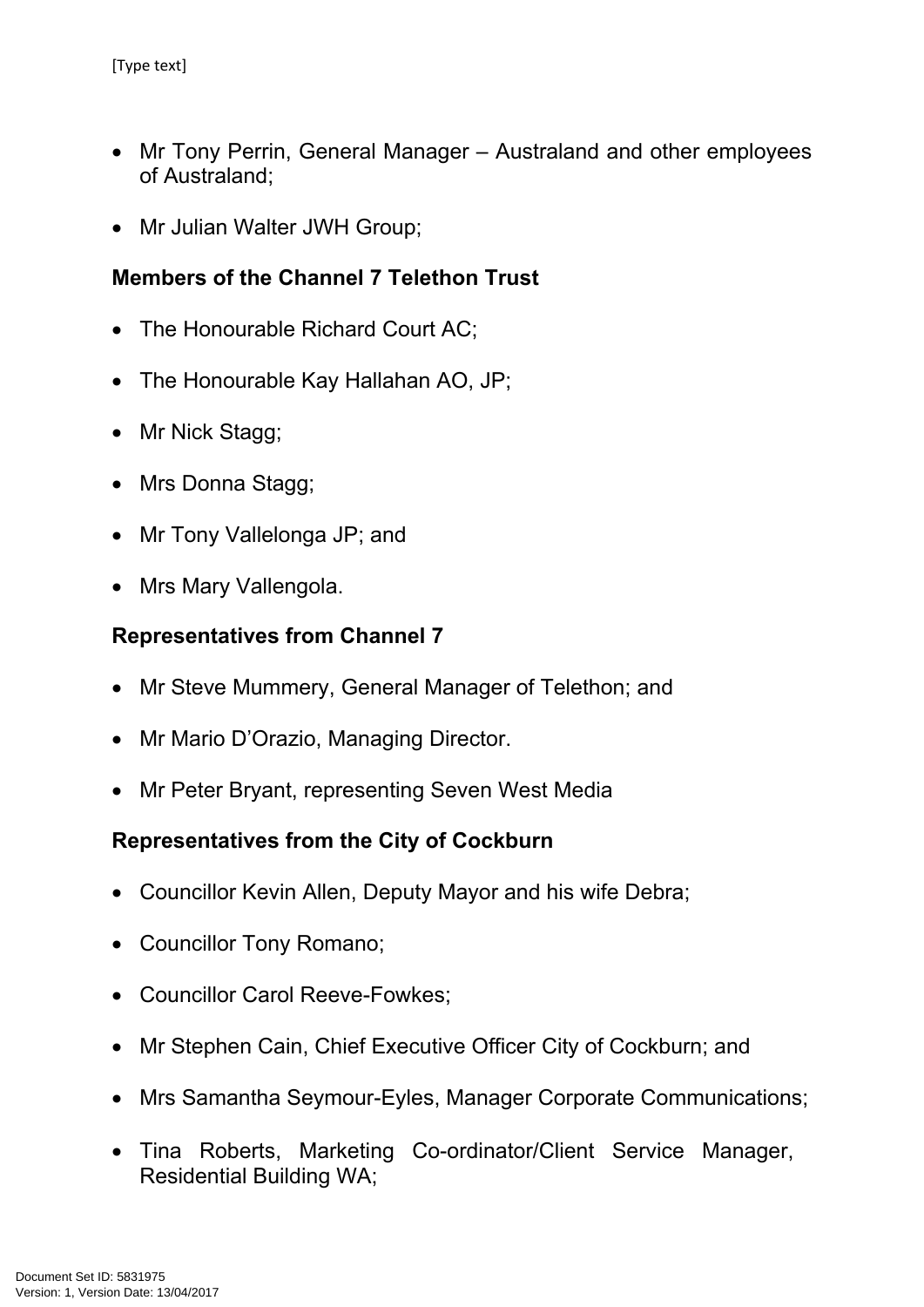Ladies and gentlemen, one and all.

The City of Cockburn is proud to have the 2012 Telethon Home by In-Vogue and Australand in Australand's Port Coogee, a world class marina and residential estate offering a premium coastal lifestyle.

Congratulations to In – Vogue Homes for the home is their seventh consecutive contribution to Telethon.

The home is a 2-storey four bedroom two bathroom modern home constructed using the latest design features and products.

I can see a record price being obtained as discerning bidders keep the auctioneer busy, or it might be the case where the home is sold before the auction – time will tell.

I recall Telethon's held over the years, commencing in 1968, the connect that showcasing local, national and international performers has on the viewing audience, the Telethon child or children and how they tug at our hearts, the volunteering that takes place throughout the year to raise funds, the staff of Channel 7 and other partners who volunteer their time, the generosity of the community; and of course the auction that takes place for the Telethon Home; all of which culminates in year after year of record fund raising.

In fact, per capita, Western Australian's are the most generous people in the world when it comes to donating.

Today I acknowledge the two Patrons of Telethon, His Excellency, Malcolm McCusker AO QC, the Governor of Western Australia, and Professor Fiona Stanley AC, both champions of the cause and household names in their own right.

Their ongoing contribution to improving the lives of children and young people throughout Western Australia is well known.

Ladies and gentlemen - as we move towards the Telethon Weekend for 2012 on the 10 & 11 November let's hope the telephone calls come in at a record rate and the donations exceed previous years.